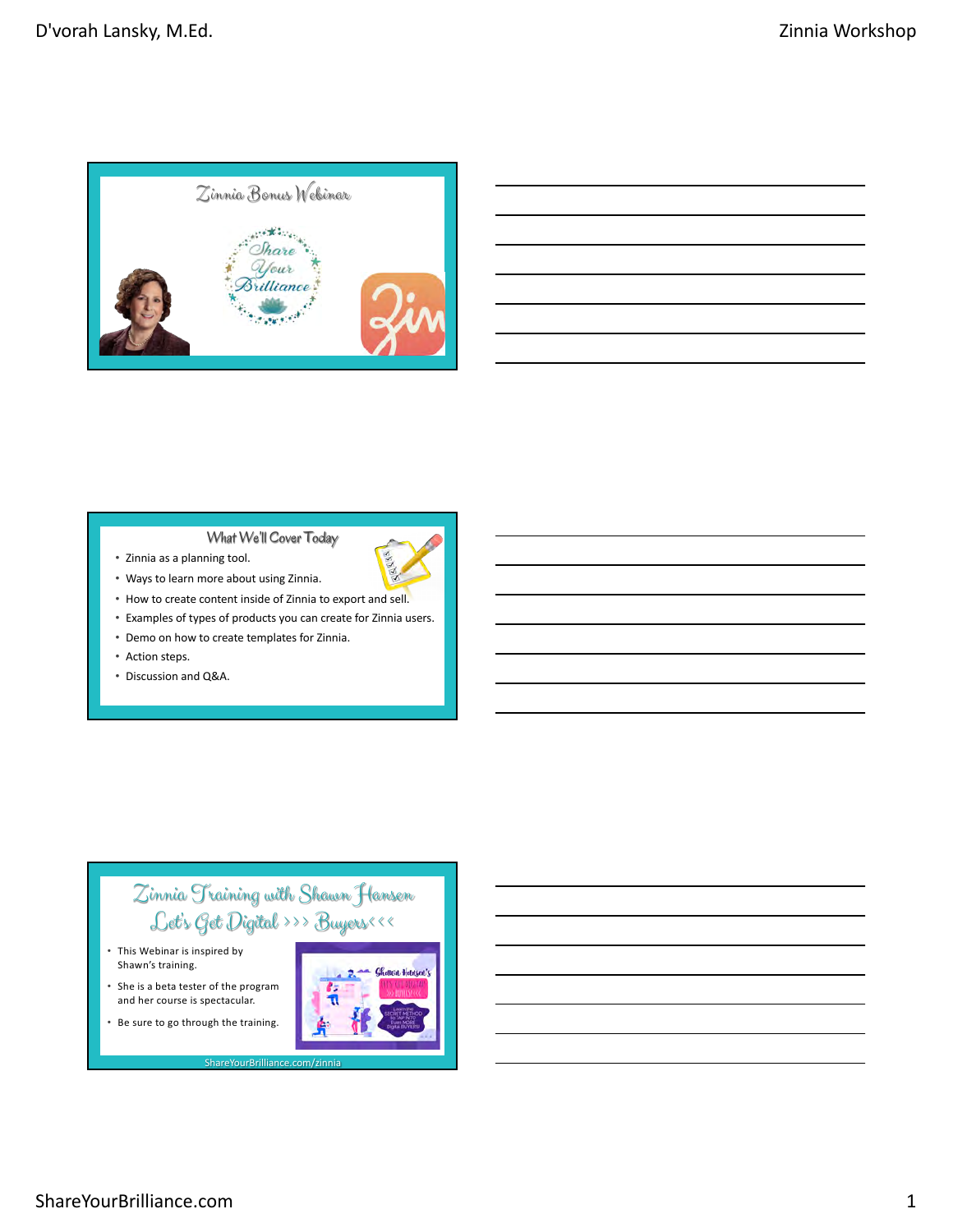## Zinnia Training with Shawn Hansen

- Login to Shawn's training center to access your course.
- You'll also find an *Information Center* on your dashboard.



# Create Original Content Inside of Zinnia for Personal Use

- It's really fun to create planner and journal pages in Zinnia.
- Zinnia makes it easy for more people to use digital planners.
- By using the app, you'll have a clearer sense of what your Zinnia customers might enjoy having access to. This will help you to develop a product line.
- At this time, Zinnia is only available for iPad and iPhone.

# Create Original Content Inside of Zinnia That You Can Use or Sell

- Important Note: You cannot use any of Zinnia's images, stickers or planner pages for commercial use.
- You can however design journal pages inside of the Zinnia app, using text, shapes and any images or layouts that you have created or that you have the commercial use rights to.
- You can export pages as PDFs or save them as images.
- You can also share journals as Zinnia files.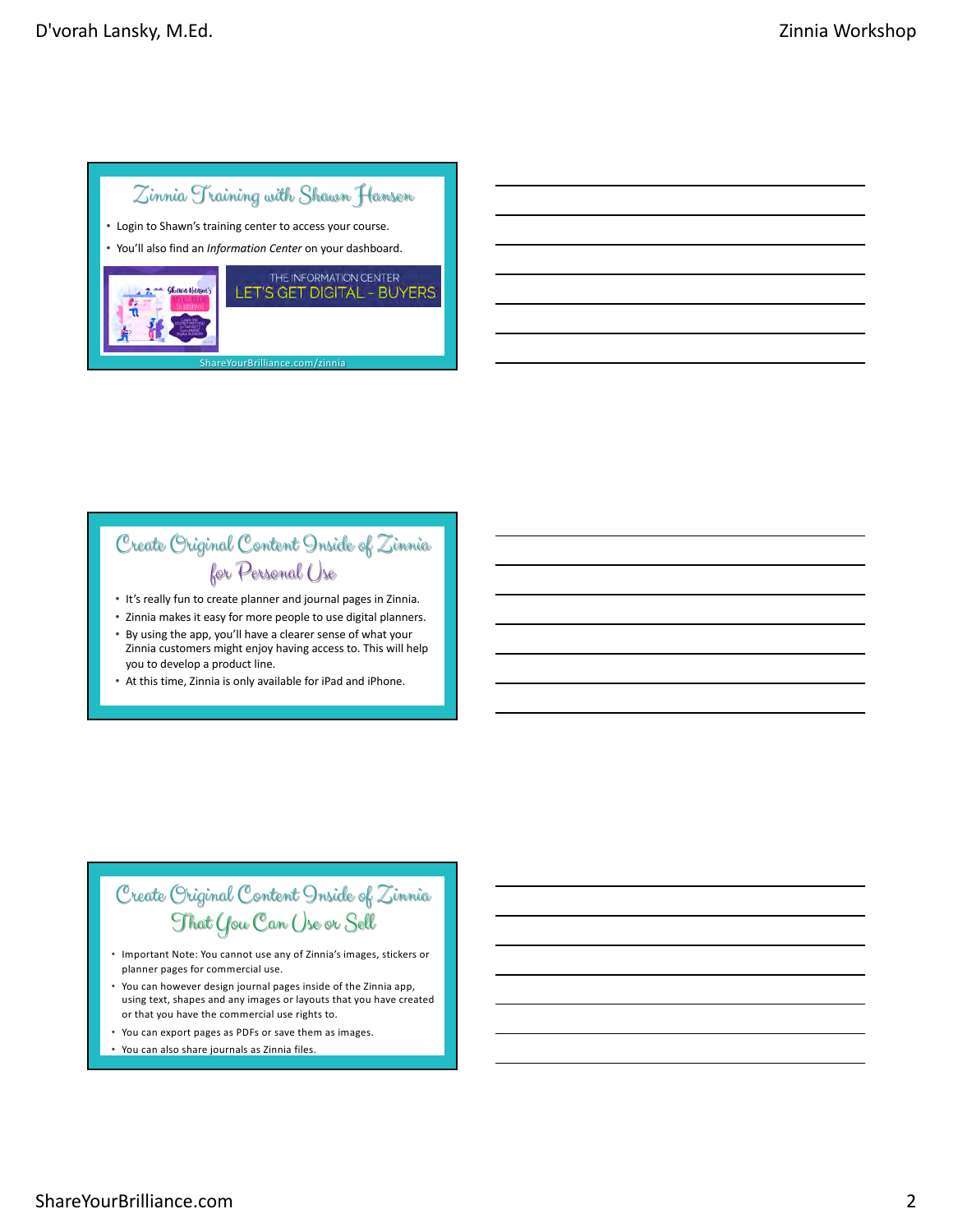# Create Content Outside of Zinnia to Import Into Zinnia

- Using your favorite content creation software (Canva, PowerPoint, Keynote, Photoshop, etc.) create planner pages, stickers, notes, word art, calendars, etc.
- Save elements in image format for import into Zinnia.
- You can sell these images of planner elements to Zinnia users, from your shop or website, etc.
- You don't have to have an iPad in order to sell to Zinnia users.



| and the control of the control of the control of the control of the control of the control of the control of the control of the control of the control of the control of the control of the control of the control of the cont |  |  |  |  |
|--------------------------------------------------------------------------------------------------------------------------------------------------------------------------------------------------------------------------------|--|--|--|--|
|                                                                                                                                                                                                                                |  |  |  |  |
| and the contract of the contract of the contract of the contract of the contract of the contract of the contract of                                                                                                            |  |  |  |  |
| and the contract of the contract of the contract of the contract of the contract of the contract of the contract of                                                                                                            |  |  |  |  |
| <u> 1989 - Johann Harry Harry Harry Harry Harry Harry Harry Harry Harry Harry Harry Harry Harry Harry Harry Harry</u>                                                                                                          |  |  |  |  |
|                                                                                                                                                                                                                                |  |  |  |  |
|                                                                                                                                                                                                                                |  |  |  |  |

|                                                      |                                                                                                            |                                                                                               | a day in the life.        |                                           | <b><i>MESTATTAGE</i></b> | <b>MIX URGENT</b> |
|------------------------------------------------------|------------------------------------------------------------------------------------------------------------|-----------------------------------------------------------------------------------------------|---------------------------|-------------------------------------------|--------------------------|-------------------|
|                                                      | CALENDAR 2021                                                                                              | <b>NEW PRIZES CO</b>                                                                          | <b>TOP PRIORITIES</b>     | SCHEDULE                                  |                          |                   |
| Germany                                              |                                                                                                            |                                                                                               |                           |                                           |                          |                   |
| .<br><b>ALC</b>                                      | ٠                                                                                                          | $-10 - 10$<br>×                                                                               |                           |                                           |                          |                   |
| ÷<br>ter, let<br>$\sim$                              | $\sim$<br>$\sim$<br>۰<br>٠<br>٠                                                                            | <b>W.W.</b>                                                                                   | T00AYS T0 00:             |                                           |                          |                   |
| <b>REALER</b><br>$=$<br>$= 3.3111$<br><b>College</b> | $\sim$                                                                                                     | $\sim$<br><br>u<br>$-20.00$                                                                   |                           | <b>MEALE</b>                              |                          |                   |
|                                                      |                                                                                                            |                                                                                               |                           |                                           |                          | n                 |
| m.<br>4 1 1 1 1 1                                    | <b>ALCOHOL:</b><br>1.111                                                                                   | Gurun<br>$-7.67$                                                                              |                           |                                           |                          |                   |
| <b>A</b><br>$ -$                                     | $\frac{1}{2}$<br>$\cdots$<br>9.9.9.9                                                                       | $\sim$<br>٠<br>÷<br>ı.<br>×.                                                                  | ٠                         | <b>Louis</b>                              |                          |                   |
| $\frac{1}{2}$<br>-------<br>-----                    | at the set<br>the control<br>-------<br>at the top of the first sec-                                       | ×<br><b>COLLEGE</b><br>$\sim$<br>×<br>$\sim$<br>$= 2.8$<br>W. M. W.<br>$=$ $-$                |                           |                                           |                          | b                 |
|                                                      |                                                                                                            |                                                                                               |                           | driver.                                   |                          | o                 |
| $7 - 6$                                              |                                                                                                            |                                                                                               |                           |                                           |                          |                   |
| $4 - 4 - 2 - 4 - 4$<br>$2.18 - 1.0$                  | $\frac{1}{2}$                                                                                              | $\sim$<br>$\sim$ $-$<br>$\sim$<br>$+ -$<br>$-7.7.7$                                           |                           | -                                         |                          | ۵                 |
| ******<br>×<br>.<br>                                 | $\sim$ $\sim$<br>1.17.1<br>.<br>$-1$<br><b>PPARKLE</b>                                                     | .<br>----------<br>-------                                                                    | REFLED                    |                                           |                          | a                 |
|                                                      | <b><i><i><u><b>A</b></u></i></i> A A A A A</b><br>$n = 1$                                                  | <b>With All</b>                                                                               | <b>STATE</b>              | waits.<br>                                |                          | b                 |
|                                                      |                                                                                                            | December                                                                                      | profitable                |                                           |                          |                   |
| <b>All Sec</b><br><b>ALC NO</b><br>×                 | $A$ X<br>$\sim$<br>$-1 - 1 - 1$                                                                            | THE R                                                                                         |                           | <b>WOMKOUT</b>                            |                          |                   |
| $= 100$<br>1.11<br>$11-24$<br>10 to 10 at 10         | $-2$<br>$\sim$<br>1.1.1.1<br>×<br>$\sim$<br>$\sim$<br>to the top and<br>Call Call<br>on the car battle and | ×<br>$\rightarrow$<br>$-7 - 7 - 1$<br>4.12.14<br><b>1 3 3 3</b><br>$\sim$<br>$\sim$<br>$\sim$ | <b>Built Bit Streamer</b> | center program cases seried and the other |                          |                   |
| --------<br>                                         | $= -1$<br>$-200$<br>$\frac{1}{2}$                                                                          | the first<br>the barrows.<br>-----                                                            |                           |                                           |                          |                   |
|                                                      |                                                                                                            |                                                                                               |                           |                                           |                          |                   |

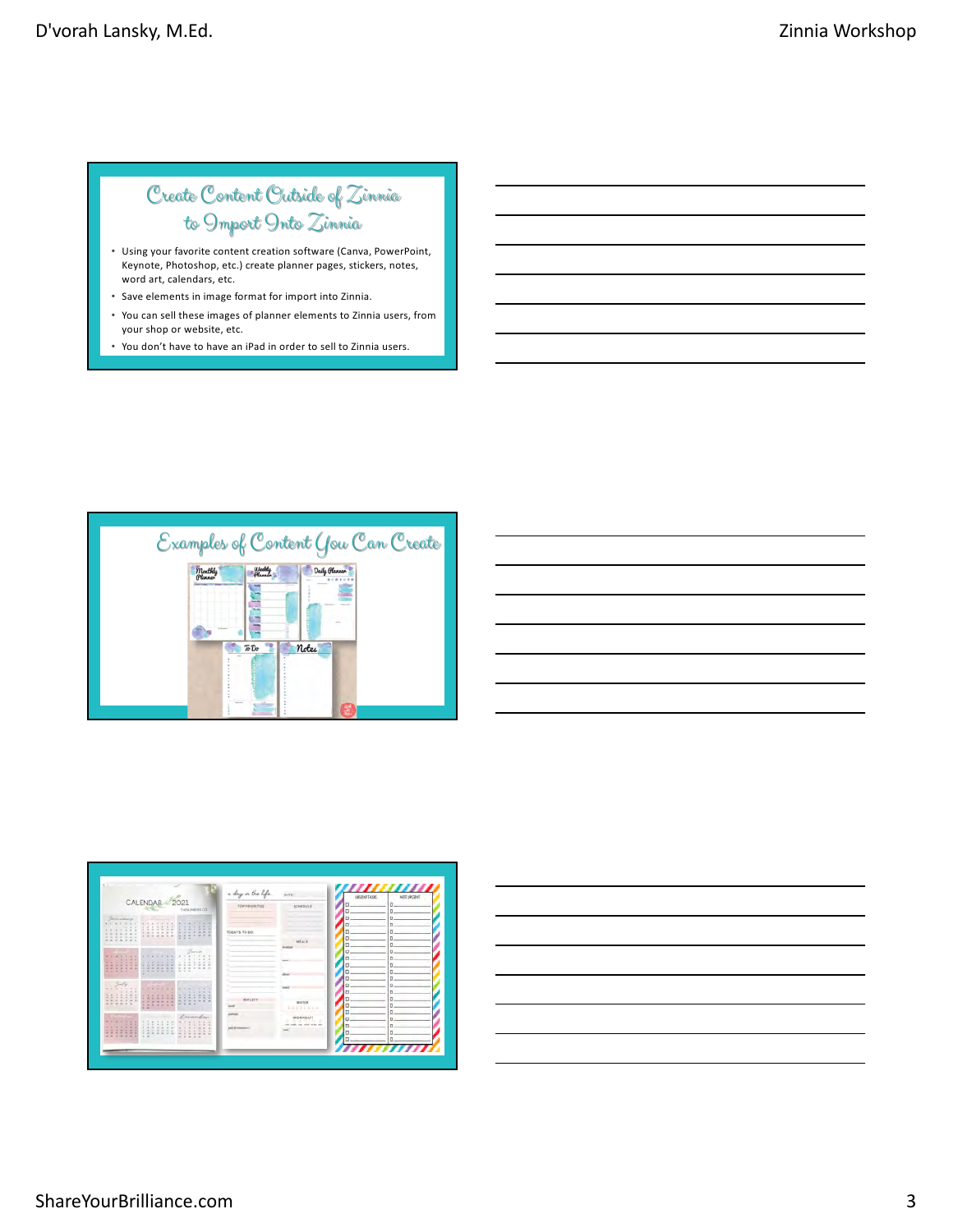

| <u> Alexandro de la contrada de la contrada de la contrada de la contrada de la contrada de la contrada de la co</u> |
|----------------------------------------------------------------------------------------------------------------------|
| ,我们也不会有什么。""我们的人,我们也不会有什么?""我们的人,我们也不会有什么?""我们的人,我们也不会有什么?""我们的人,我们也不会有什么?""我们的人                                     |
| $\sim$ $\sim$ $\sim$ $\sim$ $\sim$                                                                                   |
|                                                                                                                      |
| <u> 1989 - Andrea Santa Andrea Andrea Andrea Andrea Andrea Andrea Andrea Andrea Andrea Andrea Andrea Andrea Andr</u> |
| ,我们也不会有一个人的事情。""我们的人们是不是我们的人,我们也不会有一个人的人,我们也不会有一个人的人,我们也不会有一个人的人,我们也不会有一个人的人,我们也不                                    |

### Examples of What You Can Make in the Sticker Maker In Zinnia you need individual images – which you can make.



## Photoshop Sticker Maker

- You can make sticker templates in any program you'd like.
- It can be involved, but if you put a system in place and get in the zone, you can crank them out.
- If you use Photoshop you can shortcut the process with Di Heuser's Photoshop Sticker Maker.
- [ShareYourBrilli](https://shareyourbrilliance.com/stickers)ance.com/stickers

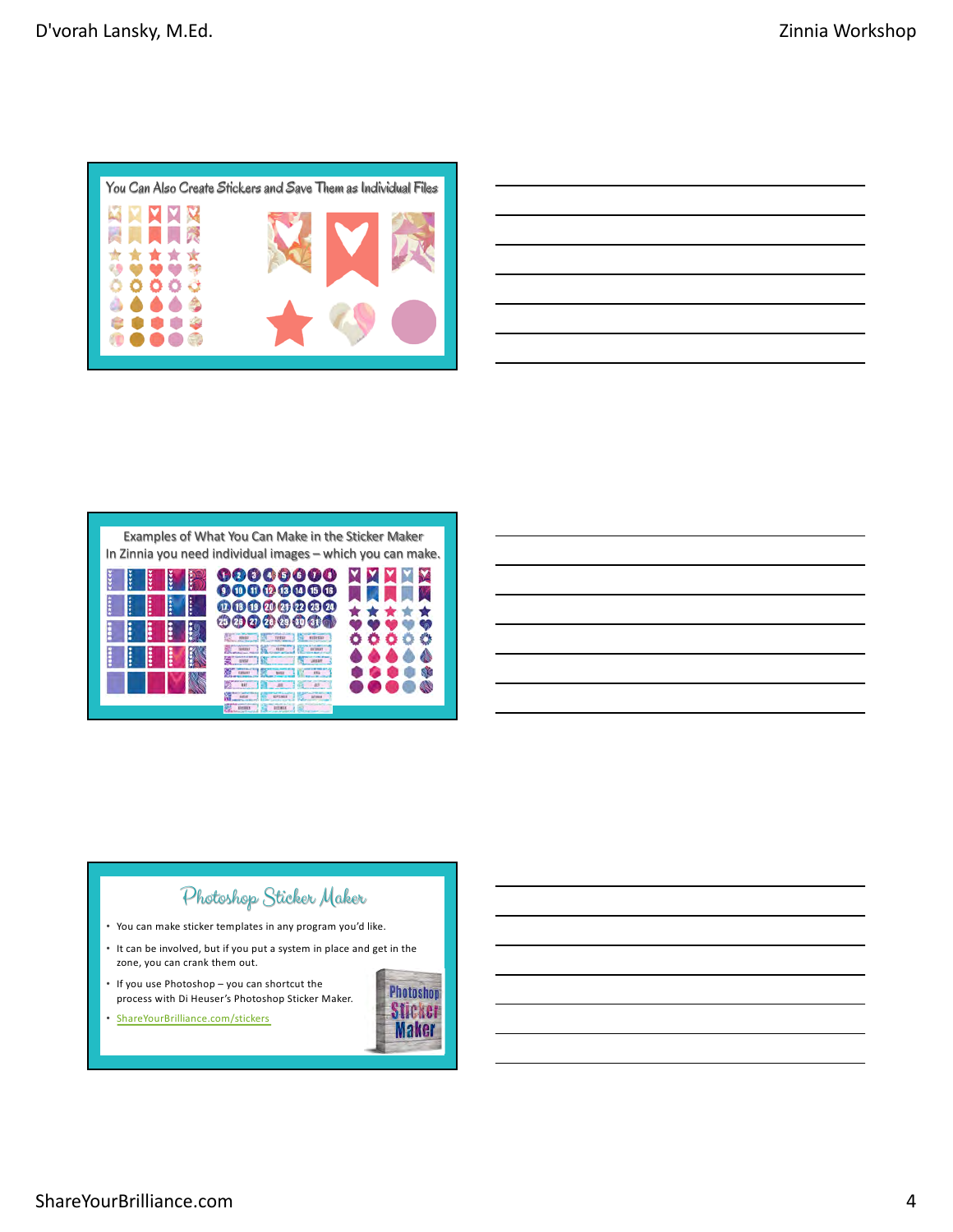## Content Creation Demonstration

- Let's explore ways to create templates to use in Zinnia.
- This content can also be sold as print and digital planners.
- You can create content for Zinnia in any program you use. • You need to be able to export your files in image format.
- I'll demonstrate in PowerPoint. You can create from scratch or gain inspiration from pre-made templates…



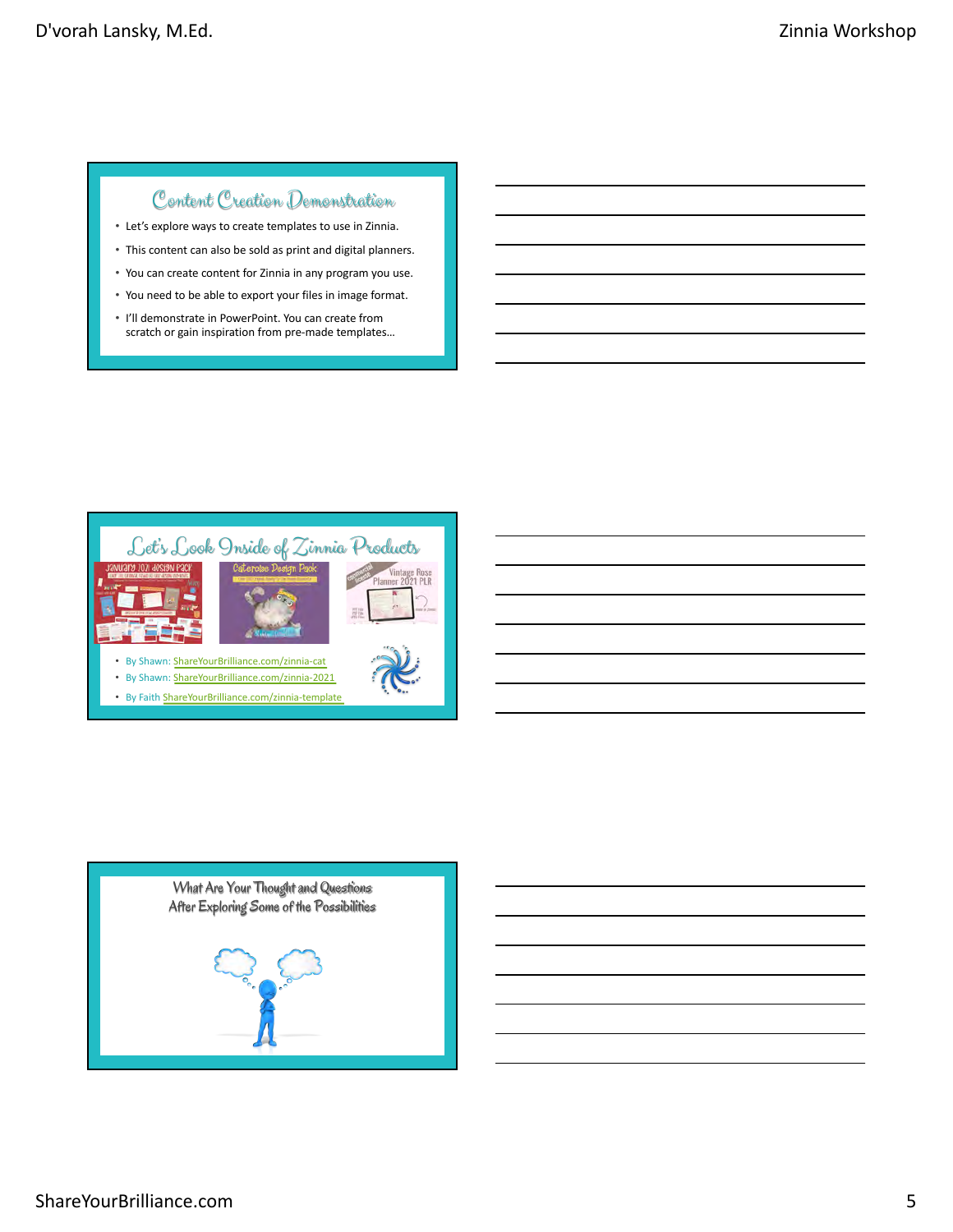

### Questions About Using the Zinnia App

#### **How do I upload a pdf file to Zinnia?**

• At this time you can Not upload PDFs to Zinnia - You can only **Import** file images. **You can Export** PDF, Image and Zinnia file formats.

#### **Can you use hyperlinked planners in Zinnia?**

• This is something Zinnia is seriously looking at incorporating as it is a big wish list item by the beta testers and overall community.

### More Questions

#### **Can you use the free version of Zinnia for your own planners?**

• The free version of Zinnia is a 7-Day Trial. In order to continue using Zinnia beyond the 7 days, you need to be on the monthly or annual plan. At the beginning of Beta access there was a free version, but that has changed.

#### **Can you synchronize your planner between your iPad and iPhone?**

• Yes, your account syncs between your iPad and your iPhone!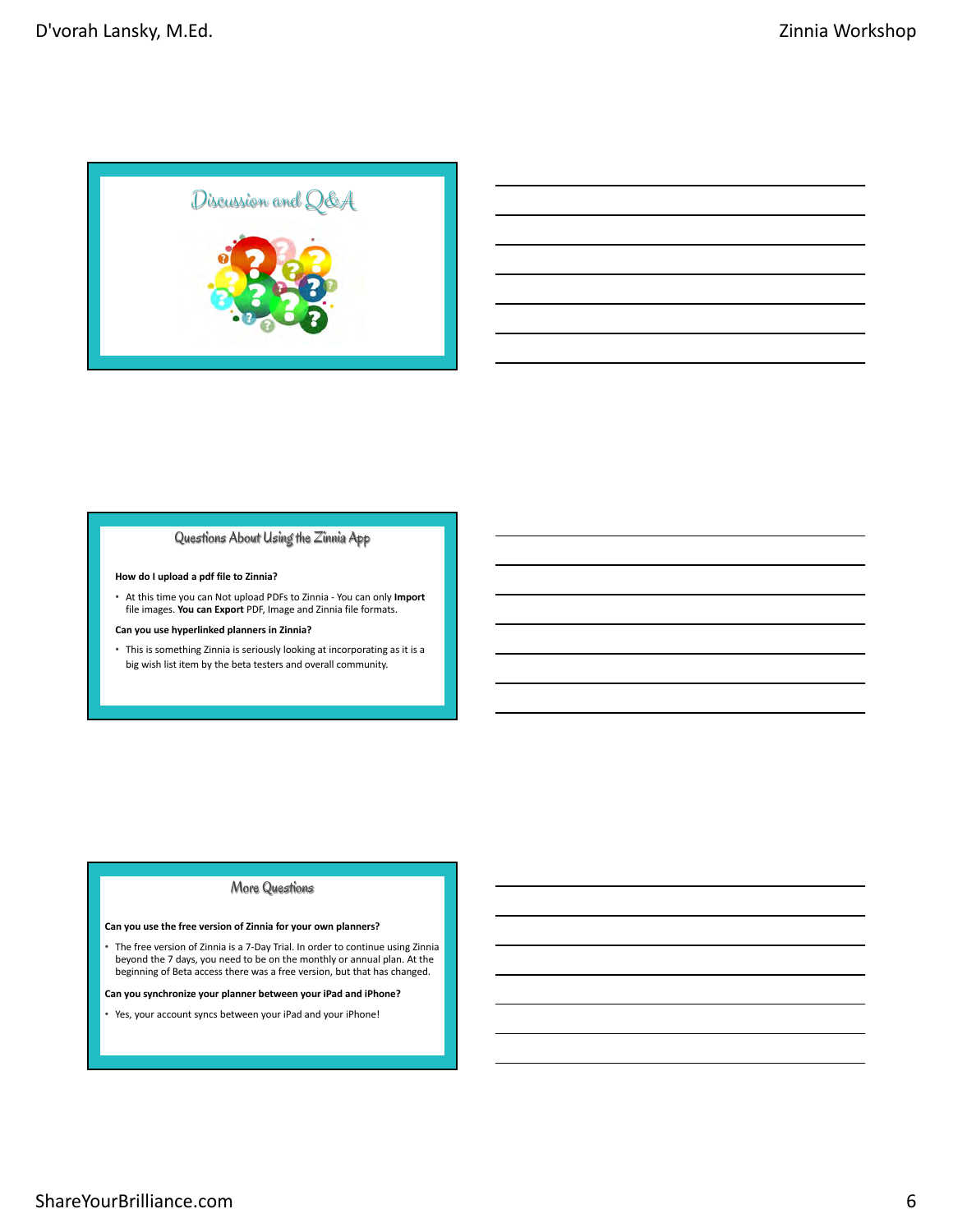

## Ot's Time to Take Action



- Spend some time reflecting and jot down ideas for types of Zinnia content you can create.
- Schedule times in your calendar to do this.
- If you have an iPad download the Zinnia app and dive in.
- It's free for 7 days, after that you pay weekly or annually.
- Remember, the content you create can also be used in print and digital planners – so this will build your inventory.